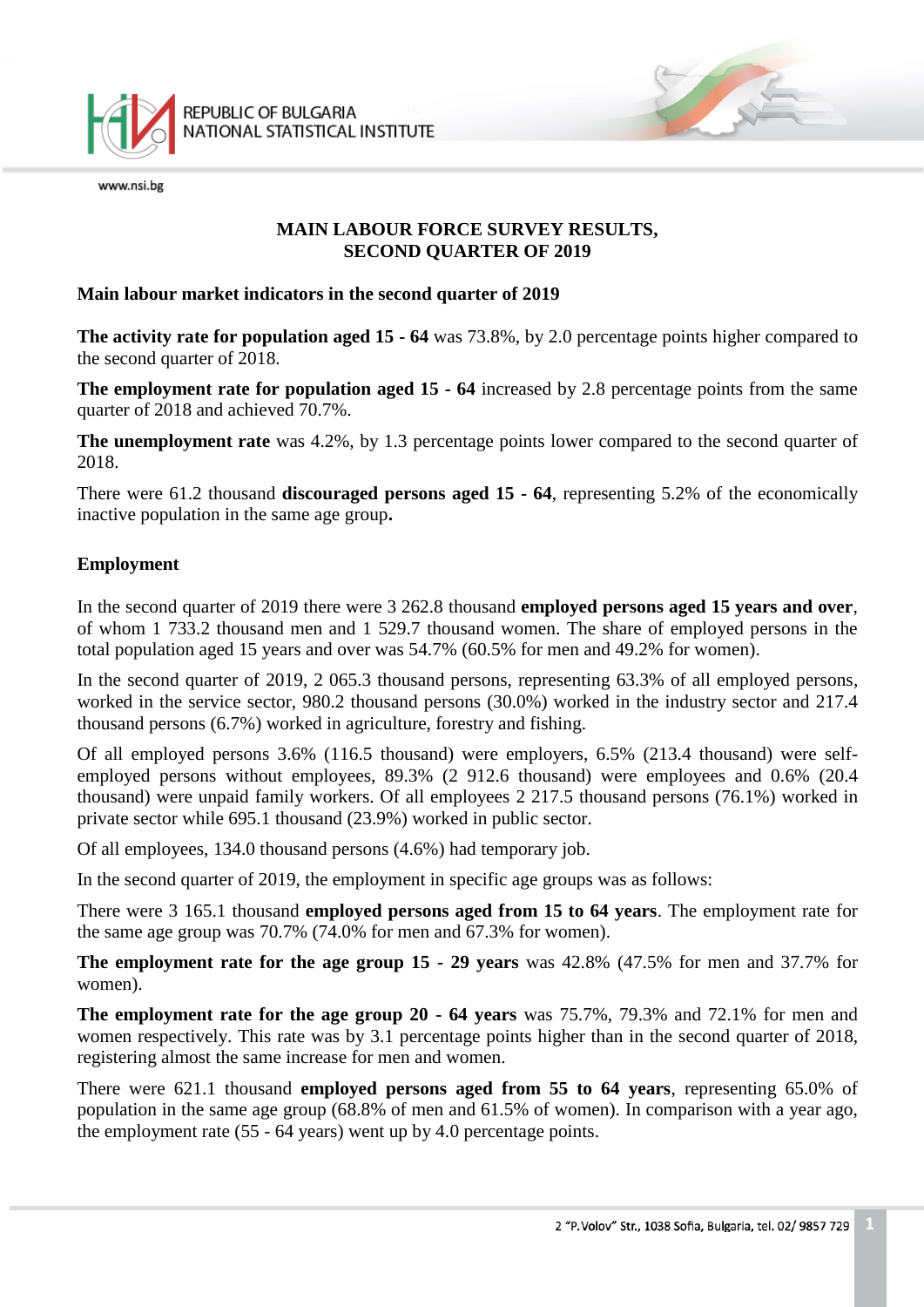





## **Unemployment**

In the second quarter of 2019 there were 142.0 thousand **unemployed persons**, of whom 82.7 thousand (58.2%) men and 59.3 thousand (41.8%) women. **The unemployment rate** was 4.2% and went down by 1.3 percentage points from the second quarter of 2018. The unemployment rate decreased from 6.1% to 4.6% for men and from 4.7% to 3.7% for women.

Among all unemployed persons, 15.1% had higher level of educational attainment, 45.1% had completed upper secondary education and 39.8% had at most lower secondary education. The unemployment rate by level of educational attainment was as follows: 2.0% for higher education, 3.4% for upper secondary and 12.2% for education lower than upper secondary.

In the second quarter of 2019 there were 84.5 thousand **long-term unemployed persons** (unemployed for one or more years), representing 59.5% of all unemployed persons. **The long-term unemployment rate** was 2.5%, down by 0.7 percentage points from the second quarter of 2018. The long-term unemployment rate was 2.7% for men and 2.2% for women.

Of all unemployed people 25.1 thousand (17.7%) were looking for a first job.

In the second quarter of 2019, **the unemployment rate for the age group 15 - 29 years** was 6.9%, by 2.4 percentage points lower than in a year earlier. The unemployment rate was 7.3% for men (15 - 29 years) and 6.3% for women. In comparison with the second quarter of 2018, this rate went down by 3.0 percentage points for men and by 1.5 percentage points for women.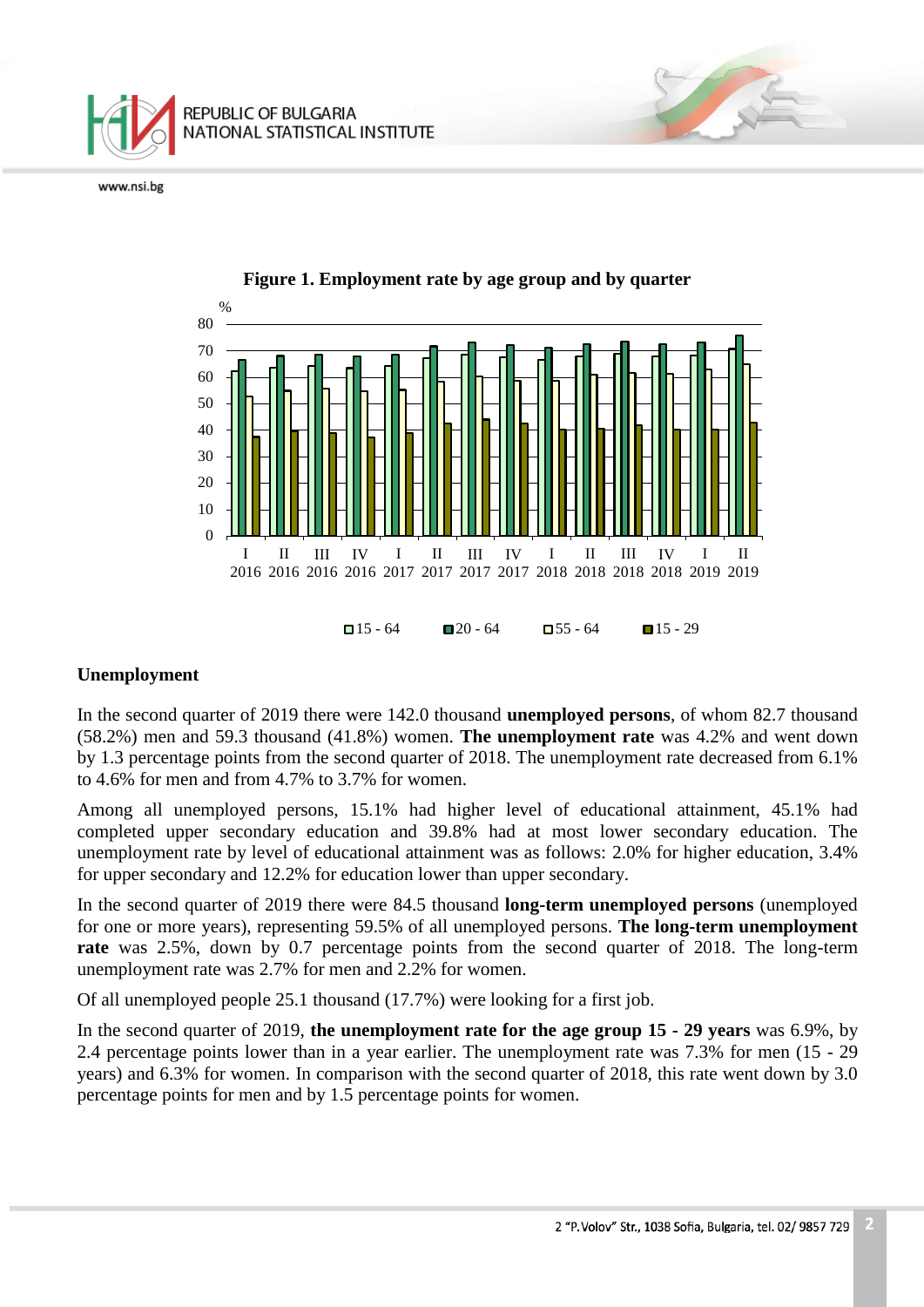



#### **Economic inactivity**

There were 2 564.3 thousand **economically inactive persons,** of them 1 046.8 thousand (40.8%) men and 1 517.5 thousand (59.2%) women**. In the age group 15 - 64 years** 1 173.1 thousand persons were economically inactive, accounting for 26.2% of population in the same age group. Participation in education or training and personal or family reasons were the most common causes for economic inactivity - they concerned 36.9% and 23.1% of persons out of labour force aged 15 - 64.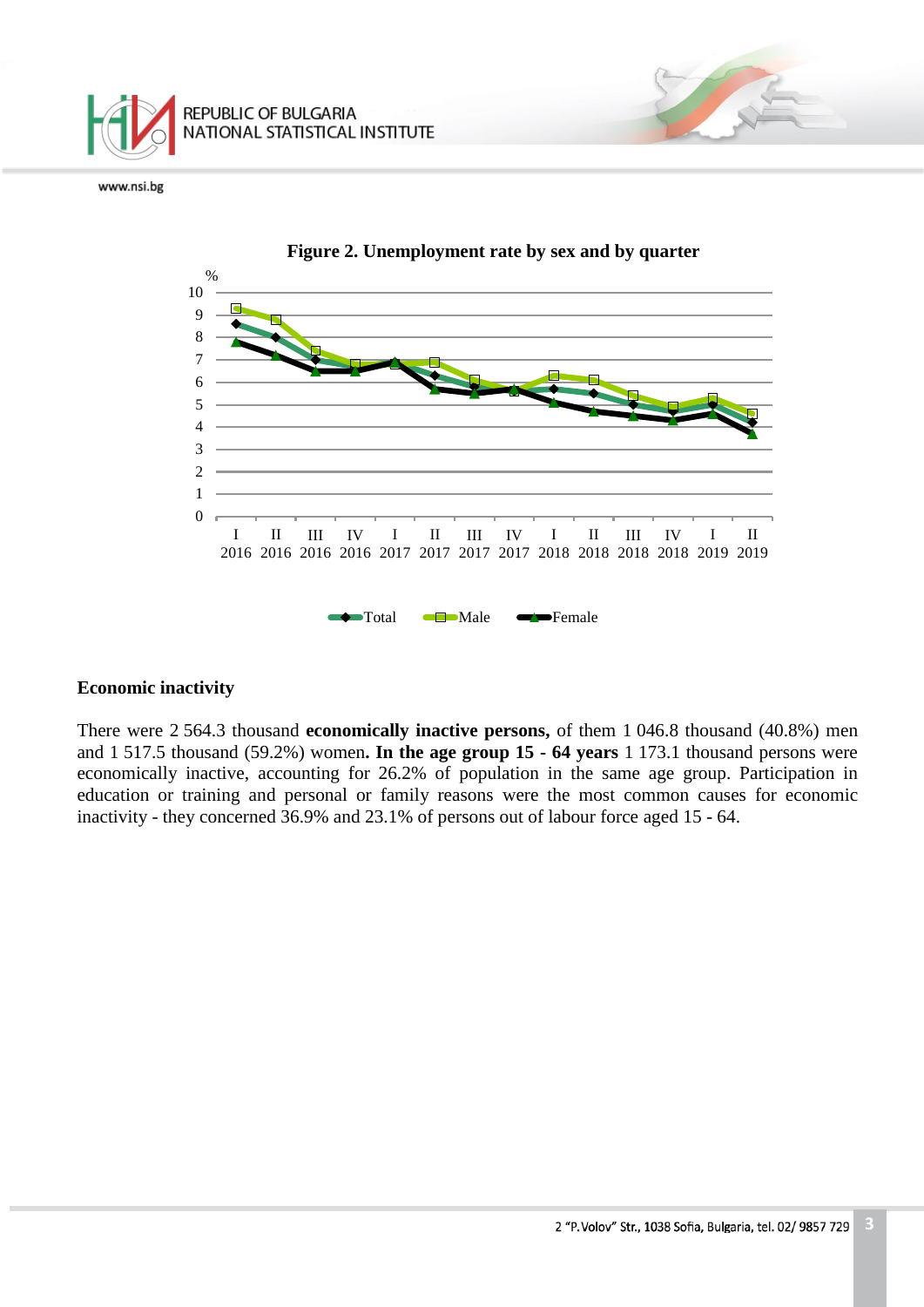

#### **Methodological notes**

The Labour Force Survey (LFS) is a continuous sample survey providing quarterly and annual data on the economic activity of the population aged 15 and over. The survey covers non-institutional households.

**Reference period -** the characteristics of each interviewee refer to his/her status during a defined calendar week.

**Economically active population** (labour force) comprises all employed and unemployed persons.

**Employed** are persons aged 15 and over who during the reference period:

performed some work for at least one hour for pay in cash or in kind or other income;

did not work but had a job or an enterprise, a business from which they were temporarily absent due to illness, annual leave, full-paid maternity leave, parental leave, strike or another labour dispute, etc.

**Unemployed** are persons aged 15 to 74 who:

did not work at all during the reference period;

were actively seeking work within the preceding four weeks, including the reference one, or have found a new job or business that is expected to start within 3 months following the reference period;

were available to start working within two weeks following the reference period.

**Long-term unemployed** are persons who have been unemployed for one or more years.

**Economically inactive population** (persons not in the labour force) includes persons aged 15 and over who were neither employed, nor unemployed during the reference period.

**Discouraged persons** are persons not in the labour force who want to work but they do not actively look for a job, because they do not believe they will find one.

**Activity rate** - ratio between the economically active population and the total population of the same age group.

**Employment rate** - ratio between the employed population and the total population of the same age group.

**Unemployment rate** - ratio between the unemployed persons and the economically active population.

**Long-term unemployment rate** - ratio between the long-term unemployed persons and the economically active population.

For the weighting of the results of the survey for the second quarter of 2019 preliminary data on population as of 31 March 2019 (excluding population living in institutional households) were used.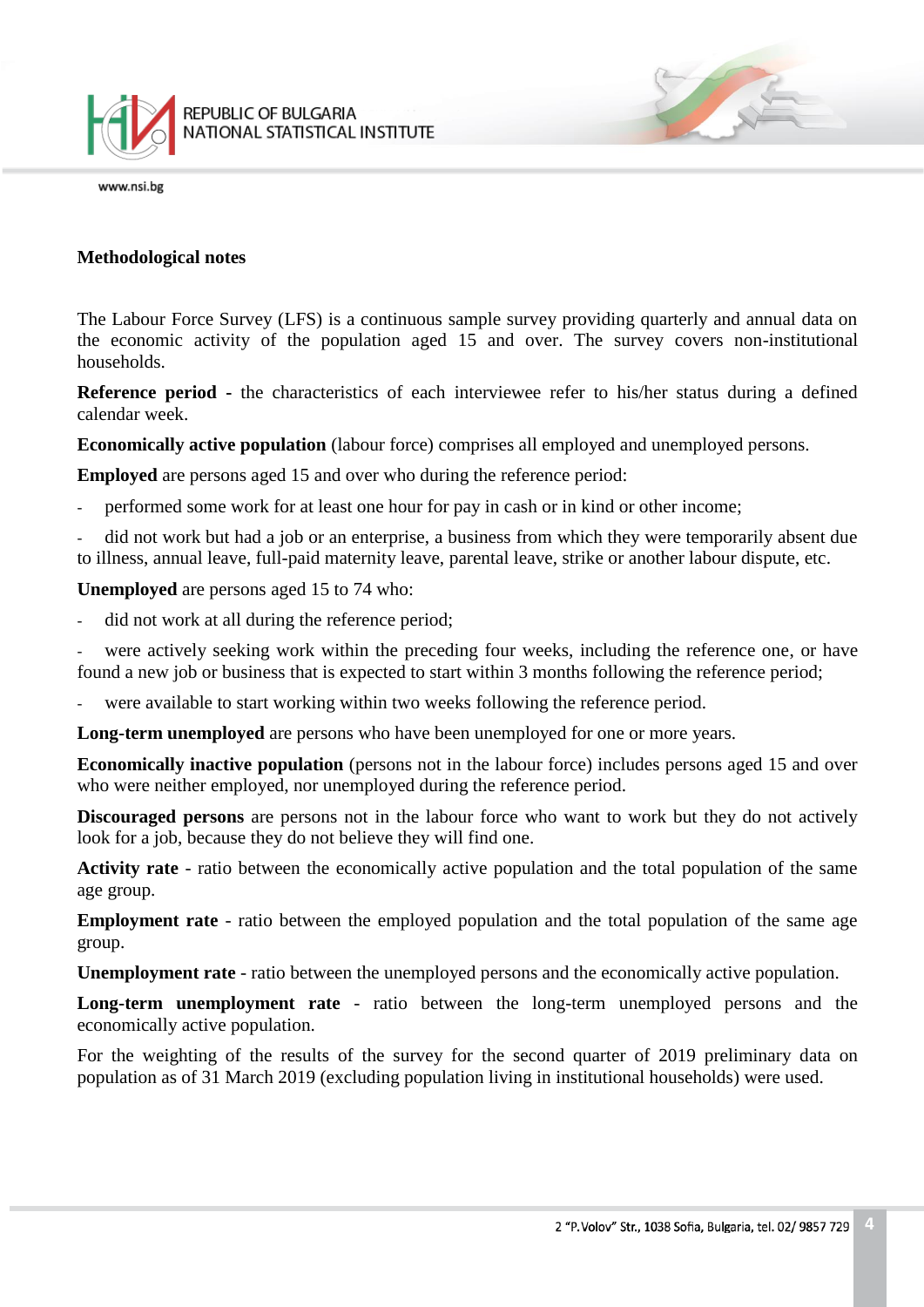

Like all sample surveys, data from the Labour Force Survey are subject of errors due to the sample (stochastic errors). The relative standard errors for the main LFS indicators for the second quarter of 2019 are as follows:

- total number of employed persons 1.4%;
- total number of unemployed persons 5.4%;
- unemployment rate 5.3%.

Because of the rounding of the figures some of the totals (rows and columns) are not equal to the sum of the components.

More detailed data from the Labour Force Survey could be found on the NSI website - www.nsi.bg, section 'Labour Market', Labour Force Survey.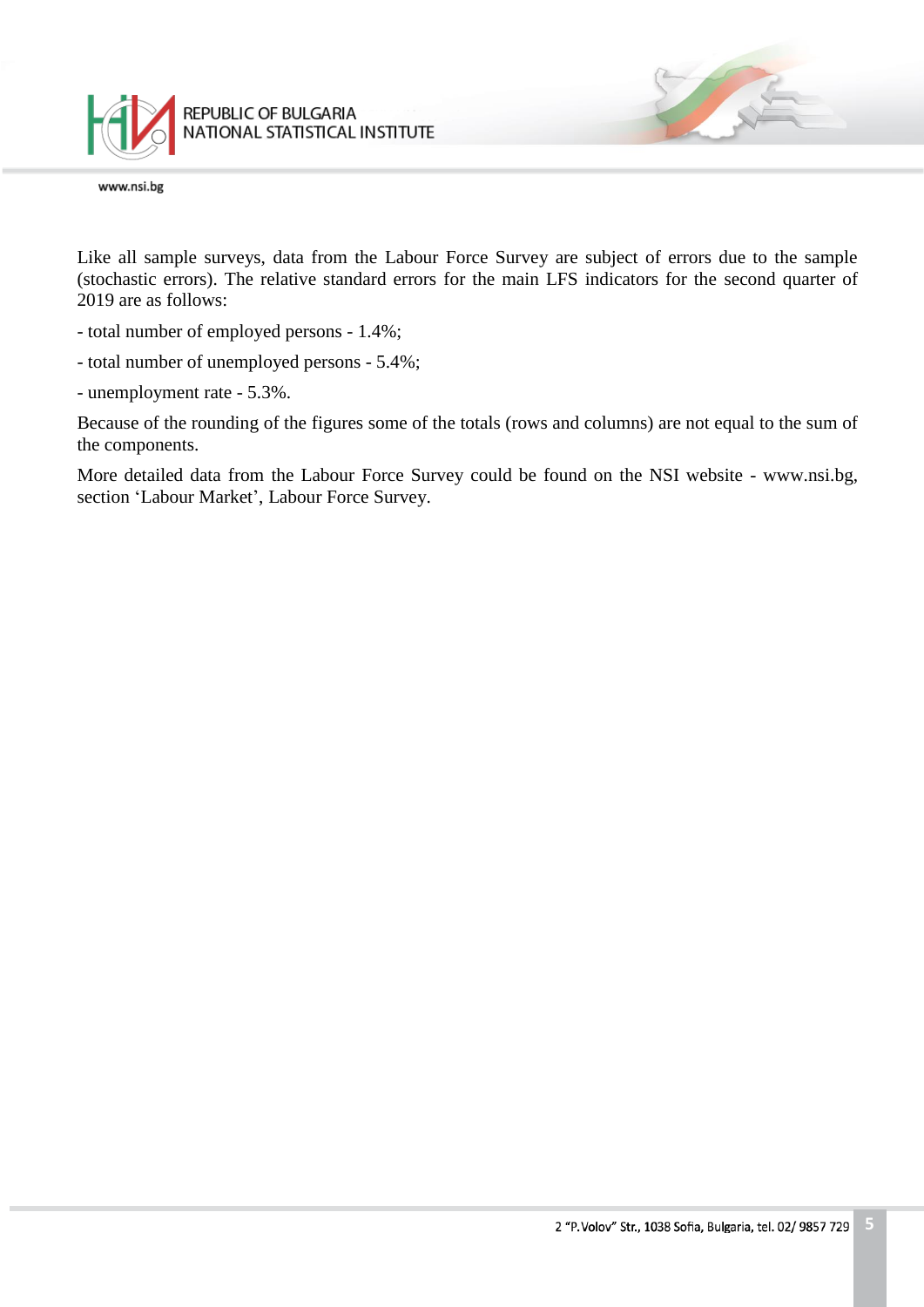

## **Annex**

**Table 1**

# **Main labour market indicators, second quarter of 2018 and 2019**

|                                                        | <b>Second quarter</b><br>2018 | <b>Second quarter</b><br>2019 | <b>Change (second quarter</b><br>2019 minus second<br>quarter 2018) |  |  |
|--------------------------------------------------------|-------------------------------|-------------------------------|---------------------------------------------------------------------|--|--|
| <b>Total</b>                                           |                               |                               |                                                                     |  |  |
| Activity rate $(15 - 64) - %$                          | 71.8                          | 73.8                          | 2.0                                                                 |  |  |
| Employed persons aged 15 and over - in<br>thousands    | 3157.1                        | 3262.8                        | 105.7                                                               |  |  |
| Employed persons aged 15 - 64 - in thousands           | 3078.2                        | 3165.1                        | 86.9                                                                |  |  |
| Employed persons aged 15 - 24 - in thousands           | 129.8                         | 130.9                         | 1.1                                                                 |  |  |
| Employed persons aged 15 - 29 - in thousands           | 433.8                         | 440.5                         | 6.7                                                                 |  |  |
| Employed persons aged 20 - 64 - in thousands           | 3064.4                        | 3154.1                        | 89.7                                                                |  |  |
| Employed persons aged 55 - 64 - in thousands           | 590.1                         | 621.1                         | 31.0                                                                |  |  |
| Employment rate (15 and over) - %                      | 52.5                          | 54.7                          | 2.2                                                                 |  |  |
| Employment rate $(15 - 64) - %$                        | 67.9                          | 70.7                          | 2.8                                                                 |  |  |
| Employment rate $(15 - 24) - %$                        | 20.6                          | 21.2                          | 0.6                                                                 |  |  |
| Employment rate (15 - 29) - %                          | 40.6                          | 42.8                          | 2.2                                                                 |  |  |
| Employment rate $(20 - 64) - %$                        | 72.6                          | 75.7                          | 3.1                                                                 |  |  |
| Employment rate $(55 - 64) - %$                        | 61.0                          | 65.0                          | 4.0                                                                 |  |  |
| Unemployed persons - total - in thousands              | 182.2                         | 142.0                         | $-40.2$                                                             |  |  |
| Unemployed persons aged 15 - 64 - in thousands         | 179.9                         | 139.8                         | $-40.1$                                                             |  |  |
| Unemployed persons aged 15 - 24 - in thousands         | 23.2                          | 13.7                          | $-9.5$                                                              |  |  |
| Unemployed persons aged 15 - 29 - in thousands         | 44.3                          | 32.6                          | $-11.7$                                                             |  |  |
| Unemployment rate - %                                  | 5.5                           | 4.2                           | $-1.3$                                                              |  |  |
| Unemployment rate $(15 - 64) - %$                      | 5.5                           | 4.2                           | $-1.3$                                                              |  |  |
| Unemployment rate $(15 - 24)$ - %                      | 15.1                          | 9.5                           | $-5.6$                                                              |  |  |
| Unemployment rate (15 - 29) - %                        | 9.3                           | 6.9                           | $-2.4$                                                              |  |  |
| Long-term unemployment rate - %                        | 3.2                           | 2.5                           | $-0.7$                                                              |  |  |
| Discouraged persons aged 15 and over - in<br>thousands | 89.8                          | 63.3                          | $-26.5$                                                             |  |  |
| Discouraged persons aged 15 - 64 - in thousands        | 84.4                          | 61.2                          | $-23.2$                                                             |  |  |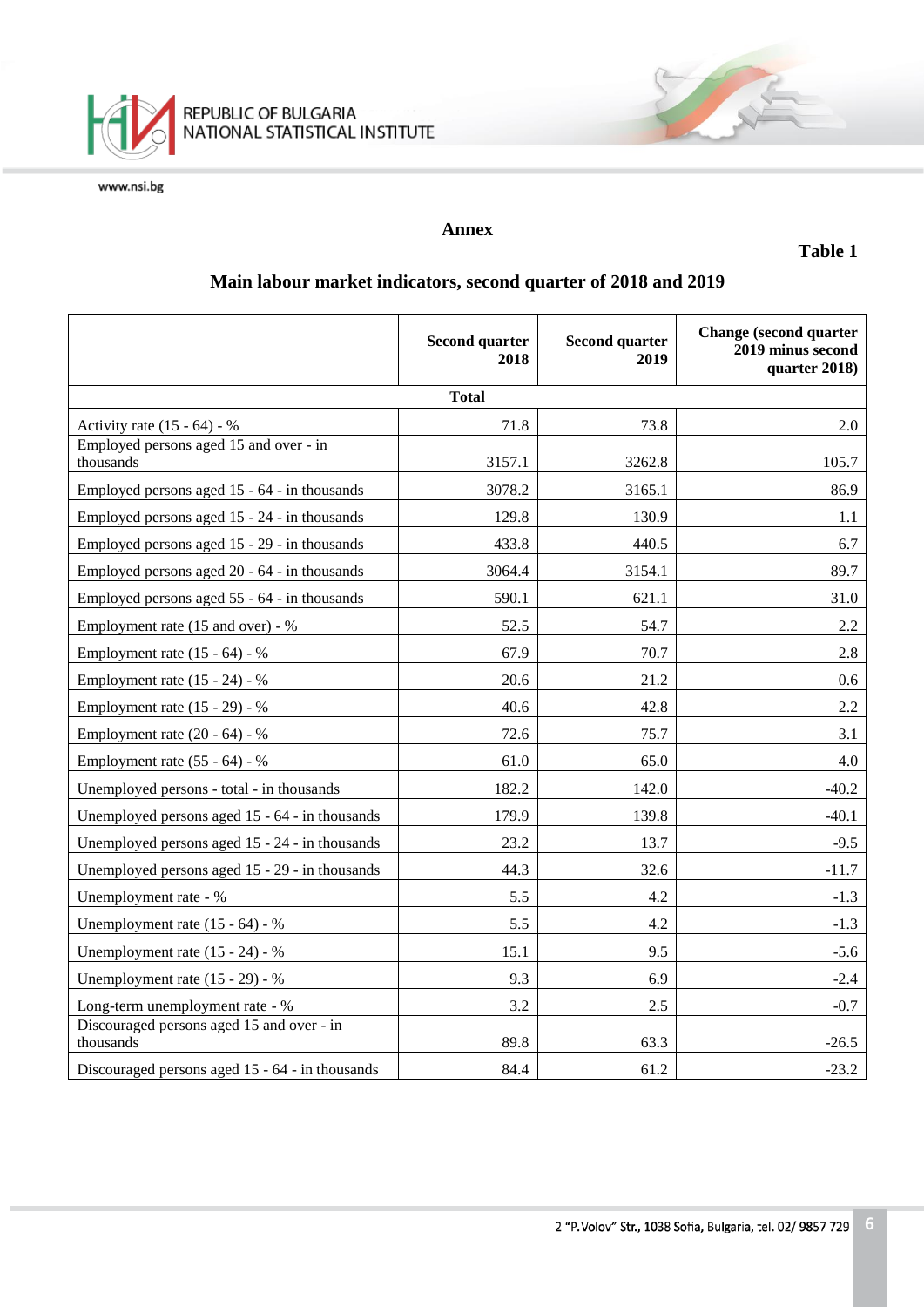

## **Table 1**

# **Main labour market indicators, second quarter of 2018 and 2019**

(Continued)

|                                                        | <b>Second quarter</b><br>2018 | <b>Second quarter</b><br>2019 | <b>Change (second quarter</b><br>2019 minus second<br>quarter 2018) |  |  |
|--------------------------------------------------------|-------------------------------|-------------------------------|---------------------------------------------------------------------|--|--|
| <b>Male</b>                                            |                               |                               |                                                                     |  |  |
| Activity rate $(15 - 64) - %$                          | 75.9                          | 77.6                          | 1.7                                                                 |  |  |
| Employed persons aged 15 and over - in<br>thousands    | 1678.1                        | 1733.2                        | 55.1                                                                |  |  |
| Employed persons aged 15 - 64 - in thousands           | 1632.2                        | 1674.8                        | 42.6                                                                |  |  |
| Employed persons aged 15 - 24 - in thousands           | 78.7                          | 78.3                          | $-0.4$                                                              |  |  |
| Employed persons aged 15 - 29 - in thousands           | 253.9                         | 251.2                         | $-2.7$                                                              |  |  |
| Employed persons aged 20 - 64 - in thousands           | 1623.1                        | 1667.5                        | 44.4                                                                |  |  |
| Employed persons aged 55 - 64 - in thousands           | 300.2                         | 315.4                         | 15.2                                                                |  |  |
| Employment rate (15 and over) - %                      | 58.1                          | 60.5                          | 2.4                                                                 |  |  |
| Employment rate $(15 - 64) - %$                        | 71.2                          | 74.0                          | 2.8                                                                 |  |  |
| Employment rate (15 - 24) - %                          | 24.3                          | 24.7                          | $0.4\,$                                                             |  |  |
| Employment rate (15 - 29) - %                          | 46.3                          | 47.5                          | 1.2                                                                 |  |  |
| Employment rate (20 - 64) - %                          | 76.1                          | 79.3                          | 3.2                                                                 |  |  |
| Employment rate (55 - 64) - %                          | 64.9                          | 68.8                          | 3.9                                                                 |  |  |
| Unemployed persons - total - in thousands              | 109.8                         | 82.7                          | $-27.1$                                                             |  |  |
| Unemployed persons aged 15 - 64 - in thousands         | 108.5                         | 81.3                          | $-27.2$                                                             |  |  |
| Unemployed persons aged 15 - 24 - in thousands         | 15.6                          | 8.1                           | $-7.5$                                                              |  |  |
| Unemployed persons aged 15 - 29 - in thousands         | 29.1                          | 19.8                          | $-9.3$                                                              |  |  |
| Unemployment rate - %                                  | 6.1                           | 4.6                           | $-1.5$                                                              |  |  |
| Unemployment rate $(15 - 64) - %$                      | 6.2                           | 4.6                           | $-1.6$                                                              |  |  |
| Unemployment rate (15 - 24) - %                        | 16.5                          | 9.4                           | $-7.1$                                                              |  |  |
| Unemployment rate (15 - 29) - %                        | 10.3                          | 7.3                           | $-3.0$                                                              |  |  |
| Long-term unemployment rate - %                        | 3.7                           | 2.7                           | $-1.0$                                                              |  |  |
| Discouraged persons aged 15 and over - in<br>thousands | 45.1                          | 33.0                          | $-12.1$                                                             |  |  |
| Discouraged persons aged 15 - 64 - in thousands        | 42.3                          | 31.8                          | $-10.5$                                                             |  |  |